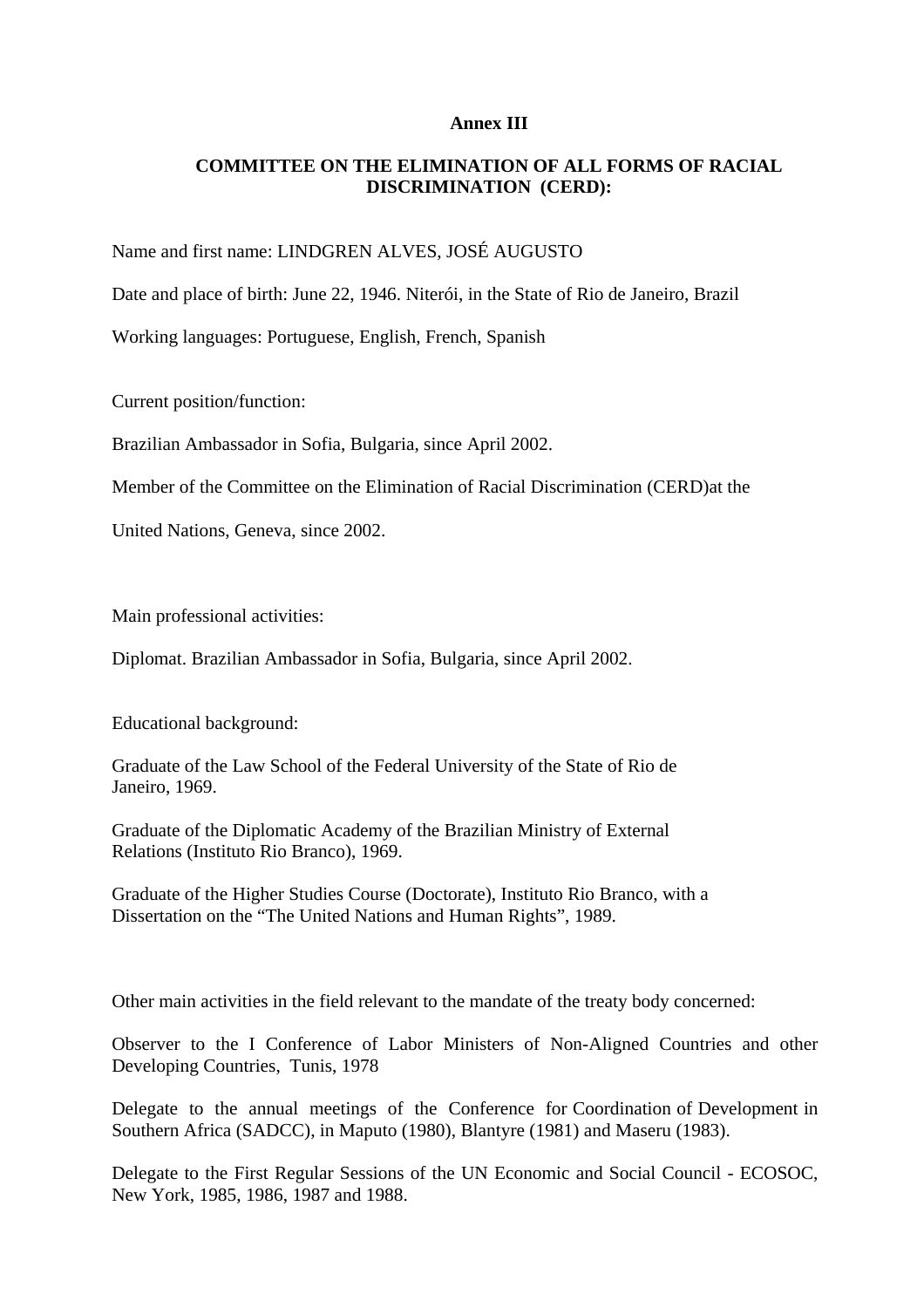Delegate to the XL, XLI<sub>1</sub> XLII, XLVI, XLVII, XLVIII and XLIX regular sessions of the UN General Assembly, 1985 to 1987, 1991, 1992, 1993 and 1994.

Delegate to the XLII to XLIV, XLVII and XLVIII Sessions of the UN Comission on Human Rights, 1986 to 1988, 1991, 1992, 1993, 1994 and 1995.

Delegate to the III meeting of the Parties to the Convention on the Elimination of All Forms of Discrimination Against Women, New York, 1986.

Delegate to the XI meeting of the States-Parties to the Convention on the Elimination of All Forms of Racial Discrimination, New York, 1987.

Observer to the Ministerial Meeting of the Non-Aligned Movement, Accra, 1991.

Delegate to the XII Extraordinary Meeting of the Parties to the Tlatelolco Treaty, Mexico, 1991.

Delegate to the preparatory meetings for the World Conference on Human Rights, Geneva, 1991, 1992 and 1993.

Head of the Brazilian Delegation to the Latin-American regional preparatory meeting for the World Conference on Human Rights, San Jose, 1993.

Delegate to the World Conference on Human Rights, Vienna, 1993. Coordinator of the "task force" that helped negotiate the Vienna Program of Action in the World Conference on Human Rights, Vienna, 1993.

Delegate to the International Conference on Population and Development, Cairo, 1994.

Delegate to the World Summit on Social Development, Copenhagen, 1995.

Delegate to the IV World Conference on Women: Equality, Development and Peace, Beijing, 1995.

Delegate to the United Nations Conference on Human Settlements - Habitat II, Istanbul, 1996.

Member of the United Nations Sub-Commission on Prevention of Discrimination and Protection of Minorities, Geneva, 1994-97.

Delegate to the World Conference on Racism, Racial Discrimination, Xenophobia and Related Intolerance, Durban, 2001

Member of the Committee on the Elimination of Racial Discrimination (CERD), at the United Nations, Geneva, since 2002